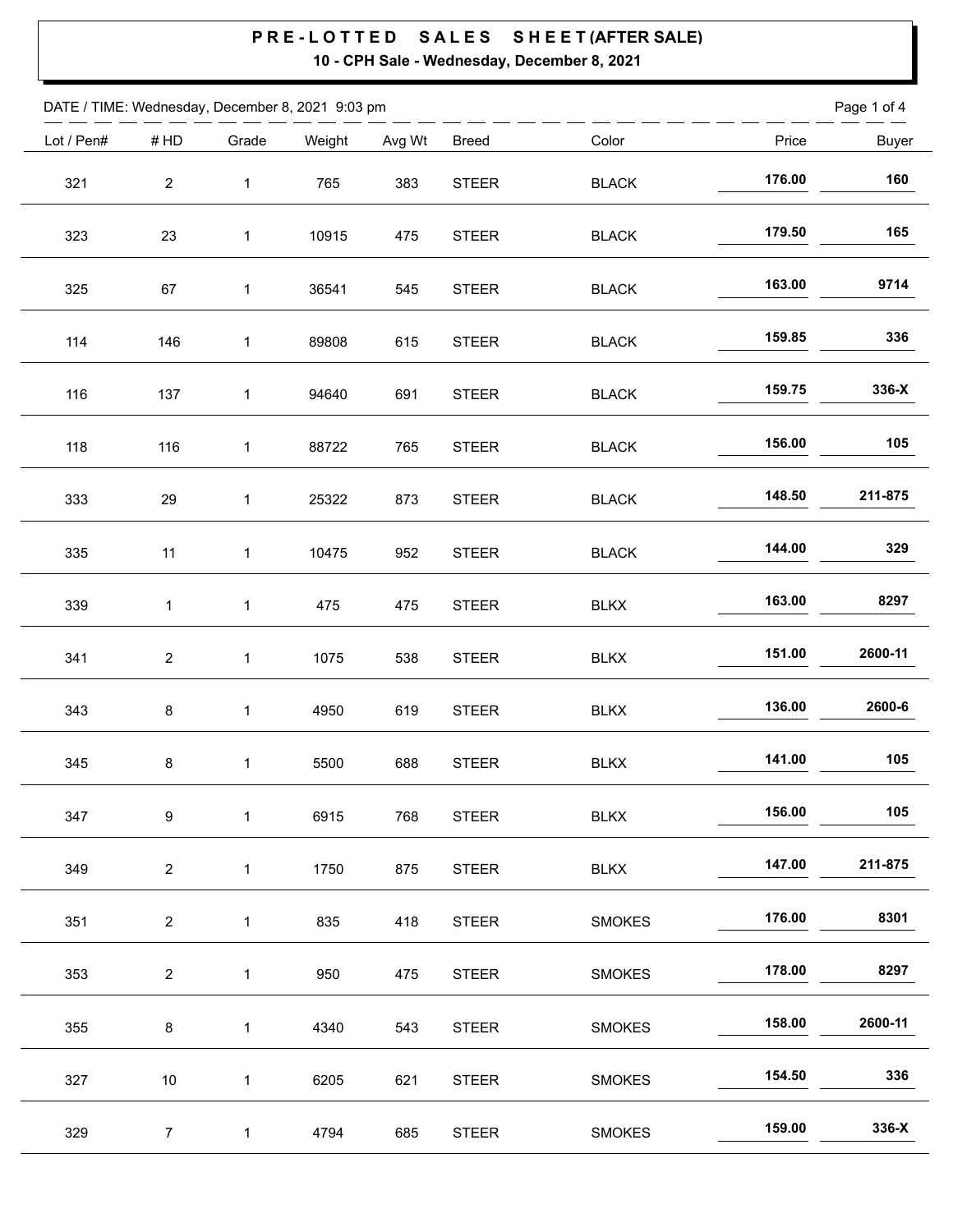| DATE / TIME: Wednesday, December 8, 2021 9:03 pm |                         |                         |        |        |               |               |        | Page 2 of 4  |
|--------------------------------------------------|-------------------------|-------------------------|--------|--------|---------------|---------------|--------|--------------|
| Lot / Pen#                                       | #HD                     | Grade                   | Weight | Avg Wt | <b>Breed</b>  | Color         | Price  | <b>Buyer</b> |
| 331                                              | 6                       | $\mathbf{1}$            | 4569   | 762    | <b>STEER</b>  | <b>SMOKES</b> | 158.50 | 105          |
| 326                                              | $\mathbf{1}$            | $\mathbf 1$             | 475    | 475    | <b>STEER</b>  | CHAR X        | 157.00 | 8297         |
| 328                                              | 3                       | $\mathbf 1$             | 1600   | 533    | <b>STEER</b>  | CHAR X        | 154.00 | 8297         |
| 330                                              | 9                       | $\mathbf{1}$            | 5703   | 634    | <b>STEER</b>  | CHAR X        | 145.00 | 336          |
| 332                                              | 6                       | $\mathbf{1}$            | 4119   | 687    | <b>STEER</b>  | CHAR X        | 140.00 | 336-X        |
| 334                                              | 5                       | $\mathbf 1$             | 3830   | 766    | <b>STEER</b>  | CHAR X        | 157.00 | 105          |
| 336                                              | $\overline{\mathbf{c}}$ | $\mathbf 1$             | 1690   | 845    | <b>STEER</b>  | CHAR X        | 149.00 | 211-875      |
| 338                                              | $\overline{c}$          | $\sqrt{2}$              | 790    | 395    | <b>STEER</b>  | <b>BLKX</b>   | 151.00 | 160          |
| 340                                              | 5                       | $\overline{\mathbf{c}}$ | 2290   | 458    | <b>STEER</b>  | <b>BLKX</b>   | 180.00 | 8297         |
| 342                                              | $\mathbf{1}$            | $\overline{\mathbf{c}}$ | 570    | 570    | <b>STEER</b>  | <b>BLKX</b>   | 123.00 | 4650-475     |
| 344                                              | $\mathbf{1}$            | $\overline{2}$          | 625    | 625    | <b>STEER</b>  | <b>BLKX</b>   | 146.00 | 336          |
| 348                                              | $\mathbf 1$             | $\overline{c}$          | 730    | 730    | <b>STEER</b>  | <b>BLKX</b>   | 0.00   |              |
| 356                                              | $\mathbf{1}$            | $\mathbf{1}$            | 645    | 645    | <b>STEER</b>  | MIX           | 111.00 | 2600-6       |
| 219                                              | 12                      | $\mathbf 1$             | 4560   | 380    | <b>HEIFER</b> | <b>BLACK</b>  | 142.00 | 1175-42      |
| 221                                              | 40                      | $\mathbf 1$             | 18934  | 473    | <b>HEIFER</b> | <b>BLACK</b>  | 147.50 | 1175-42      |
| 120                                              | 83                      | $\mathbf{1}$            | 44268  | 533    | <b>HEIFER</b> | <b>BLACK</b>  | 145.00 | 139          |
| 122                                              | 92                      | $\mathbf{1}$            | 56356  | 613    | <b>HEIFER</b> | <b>BLACK</b>  | 140.00 | 4650-60      |
| 124                                              | 62                      | $\mathbf{1}$            | 42026  | 678    | <b>HEIFER</b> | <b>BLACK</b>  | 136.00 | 138          |
| 223                                              | 43                      | $\mathbf{1}$            | 32674  | 760    | HEIFER        | <b>BLACK</b>  | 133.25 | 327          |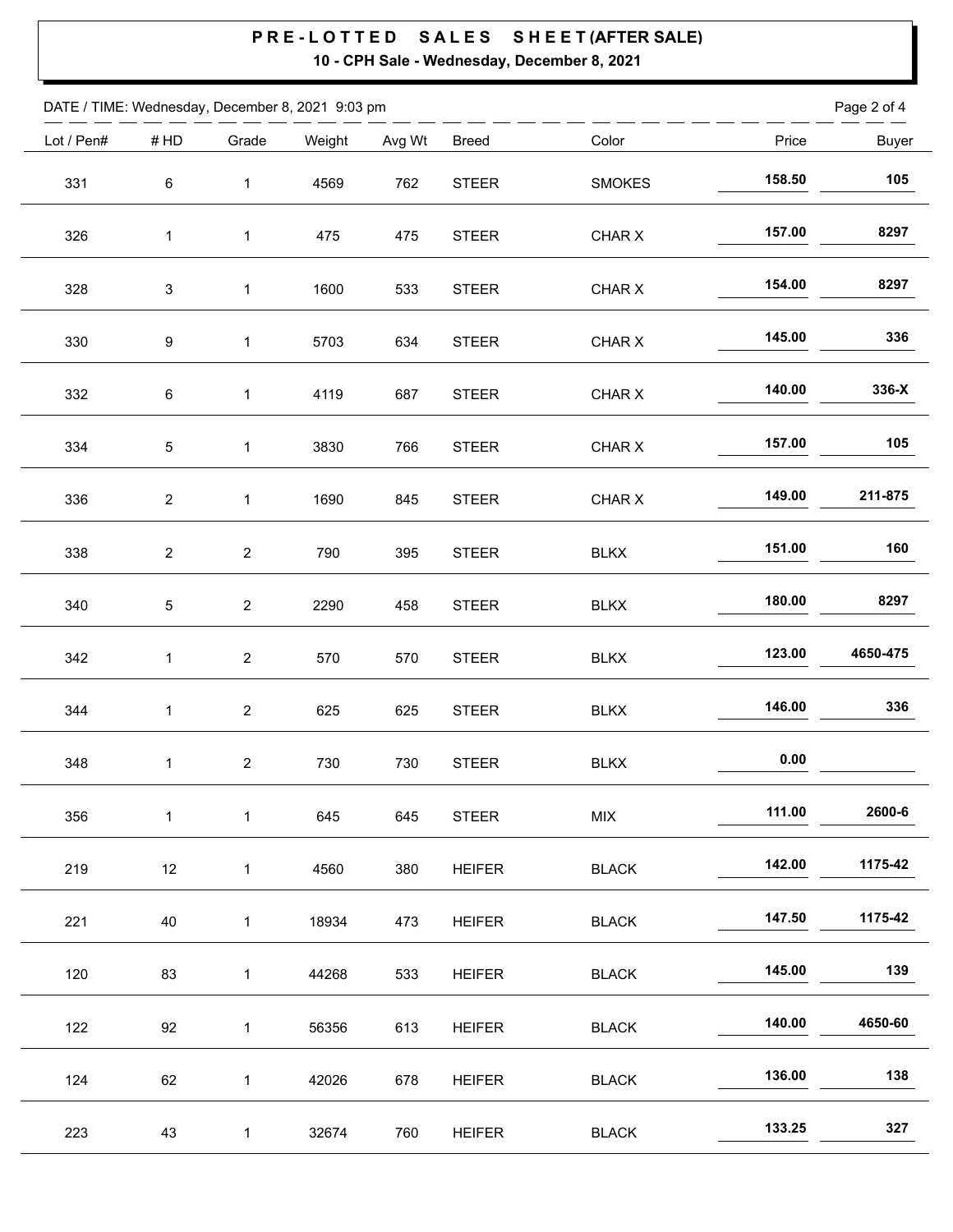| DATE / TIME: Wednesday, December 8, 2021 9:03 pm |                |                |        |        |               |               |        | Page 3 of 4  |
|--------------------------------------------------|----------------|----------------|--------|--------|---------------|---------------|--------|--------------|
| Lot / Pen#                                       | #HD            | Grade          | Weight | Avg Wt | <b>Breed</b>  | Color         | Price  | <b>Buyer</b> |
| 235                                              | 13             | $\mathbf{1}$   | 11450  | 881    | <b>HEIFER</b> | <b>BLACK</b>  | 121.00 | 324          |
| 241                                              | $\overline{c}$ | $\mathbf 1$    | 1115   | 558    | <b>HEIFER</b> | <b>BLKX</b>   | 127.00 | 139          |
| 243                                              | $\mathbf{1}$   | $\mathbf{1}$   | 630    | 630    | <b>HEIFER</b> | <b>BLKX</b>   | 127.00 | 138          |
| 245                                              | 4              | $\mathbf{1}$   | 2730   | 683    | <b>HEIFER</b> | <b>BLKX</b>   | 128.00 | 138          |
| 247                                              | 1              | $\mathbf 1$    | 780    | 780    | <b>HEIFER</b> | <b>BLKX</b>   | 112.00 | 327          |
| 251                                              | $\overline{a}$ | $\mathbf{1}$   | 770    | 385    | <b>HEIFER</b> | <b>SMOKES</b> | 143.00 | 123          |
| 253                                              | 4              | $\mathbf 1$    | 1875   | 469    | <b>HEIFER</b> | <b>SMOKES</b> | 132.00 | 4650-47      |
| 255                                              | 11             | $\mathbf{1}$   | 5948   | 541    | <b>HEIFER</b> | <b>SMOKES</b> | 147.00 | 139          |
| 257                                              | 8              | $\mathbf 1$    | 5020   | 628    | <b>HEIFER</b> | <b>SMOKES</b> | 130.00 | 138          |
| 259                                              | $10\,$         | $\mathbf{1}$   | 6840   | 684    | <b>HEIFER</b> | <b>SMOKES</b> | 126.00 | 138          |
| 261                                              | 6              | $\mathbf 1$    | 4494   | 749    | <b>HEIFER</b> | <b>SMOKES</b> | 125.00 | 327          |
| 218                                              | 3              | $\mathbf{1}$   | 1390   | 463    | <b>HEIFER</b> | CHAR X        | 122.00 | 4650-47      |
| 220                                              | $\overline{2}$ | $\mathbf{1}$   | 1095   | 548    | <b>HEIFER</b> | CHAR X        | 144.00 | 139          |
| 222                                              | $\mathbf{1}$   | $\mathbf{1}$   | 645    | 645    | <b>HEIFER</b> | CHAR X        | 123.00 | 138          |
| 224                                              | $\overline{c}$ | $\mathbf 1$    | 1385   | 693    | <b>HEIFER</b> | CHAR X        | 117.00 | 4650-66      |
| 226                                              | $\mathbf{3}$   | $\mathbf{1}$   | 2290   | 763    | <b>HEIFER</b> | CHAR X        | 118.00 | 327          |
| 232                                              | $\mathbf 1$    | $\overline{2}$ | 455    | 455    | <b>HEIFER</b> | <b>BLKX</b>   | 90.00  | 1175-42X     |
| 236                                              | $\mathbf{1}$   | $\overline{c}$ | 630    | 630    | <b>HEIFER</b> | <b>BLKX</b>   | 75.00  | 1175-51      |
| 119                                              | $\mathbf{1}$   | $\overline{2}$ | 720    | 720    | <b>HEIFER</b> | CHAR X        | 61.00  | 1            |